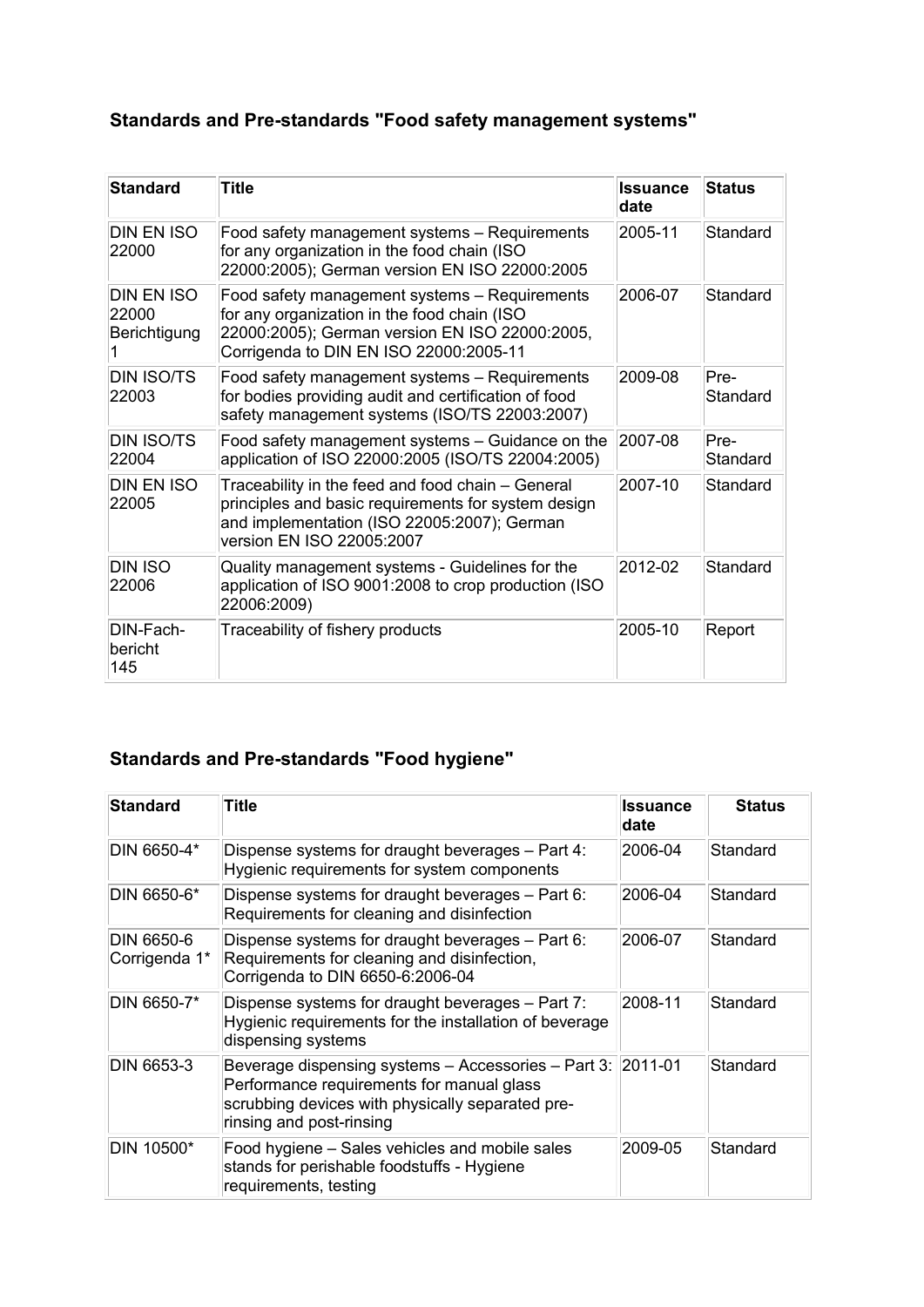| <b>Standard</b>                | <b>Title</b>                                                                                                                                                                 | <b>Issuance</b><br>date | <b>Status</b> |
|--------------------------------|------------------------------------------------------------------------------------------------------------------------------------------------------------------------------|-------------------------|---------------|
| DIN 10501-1*                   | Food hygiene - Display cabinets - Part 1:<br>Refrigerated display cabinets for frozen and quick<br>frozen foodstuffs as well as icecream - Hygiene<br>requirements, testing  | 2011-11                 | Standard      |
| DIN 10501-2*                   | Food hygiene - Display cabinets - Part 2:<br>Refrigerated display cabinets for refrigerated<br>foodstuffs - Hygiene requirements, testing                                    | 2011-11                 | Standard      |
| DIN 10501-3*                   | Food hygiene - Display cabinets - Part 3: Display<br>containers for foodstuffs, offered for sale at ambient<br>temperature - Hygiene requirements, testing                   | 2011-11                 | Standard      |
| DIN 10501-4*                   | Food hygiene - Display cabinets - Part 4: Thermal<br>display cabinets for hot foodstuffs; Hygiene<br>requirements, testing                                                   | 2011-11                 | Standard      |
| DIN 10501-5*                   | Food hygiene - Display cabinets - Part 5:<br>Refrigerated display cabinets offering for sale salads<br>and salad dressings in self service, hygiene<br>requirements, testing | 2006-06                 | Standard      |
| DIN 10502-1                    | Food hygiene - Containers for liquid, granulated and<br>powdered foodstuffs - Part 1: Materials and<br>constructive features                                                 | 2000-11                 | Standard      |
| DIN 10502-2                    | Food hygiene - Containers for liquid, granulated and<br>powdered foodstuffs - Part 2: Evaluation of suitability                                                              | 2000-11                 | Standard      |
| DIN 10502-3                    | Food hygiene - Containers for liquid, granulated and<br>powdered foodstuffs - Part 3: Marking                                                                                | 2000-11                 | Standard      |
| DIN 10502-4                    | Food hygiene – Containers for liquid, granulated and<br>powdered foodstuffs - Part 4: Proof of application                                                                   | 2000-11                 | Standard      |
| DIN 10502-5                    | Food hygiene – Containers for liquid, granulated and<br>powdered foodstuffs - Part 5: Identification                                                                         | 2000-11                 | Standard      |
| DIN 10502-6                    | Food hygiene - Containers for liquid, granulated and<br>powdered foodstuffs - Part 6: Cleaning and<br>disinfection                                                           | 2004-06                 | Standard      |
| <b>DIN 10503</b>               | Food hygiene - Terminology                                                                                                                                                   | 2007-03                 | Standard      |
| <b>DIN 10503</b><br>Beiblatt 1 | Food hygiene – Flow diagrams for the utilization in the<br>HACCP-concept - Symbols, kind of presentation                                                                     | 2000-07                 | Supplement    |
| DIN 10505*                     | Food hygiene - Ventilation equipment for sales<br>arrangements of foodstuffs - Requirements, testing                                                                         | 2009-04                 | Standard      |
| DIN 10506*                     | Food hygiene - Mass catering                                                                                                                                                 | 2012-03                 | Standard      |
| DIN 10507*                     | Food hygiene – Cream whipping machines,<br>compressed gas cartridge type - Hygiene<br>requirements, testing                                                                  | 2006-11                 | Standard      |
| DIN 10508*                     | Food hygiene - Temperature requirements for<br>foodstuffs                                                                                                                    | 2012-03                 | Standard      |
| DIN 10510*                     | Food hygiene - Commercial dishwashing with<br>multitank-transportdishwashers - Hygiene<br>requirements, procedure testing                                                    | 2013-10                 | Standard      |
| DIN 10511*                     | Food hygiene - Commercial glasswashing with<br>glasswashing machines - Hygiene requirements,<br>testing                                                                      | 1999-05                 | Standard      |
| DIN 10512*                     | Food hygiene - Commercial dishwashing with                                                                                                                                   | 2008-06                 | Standard      |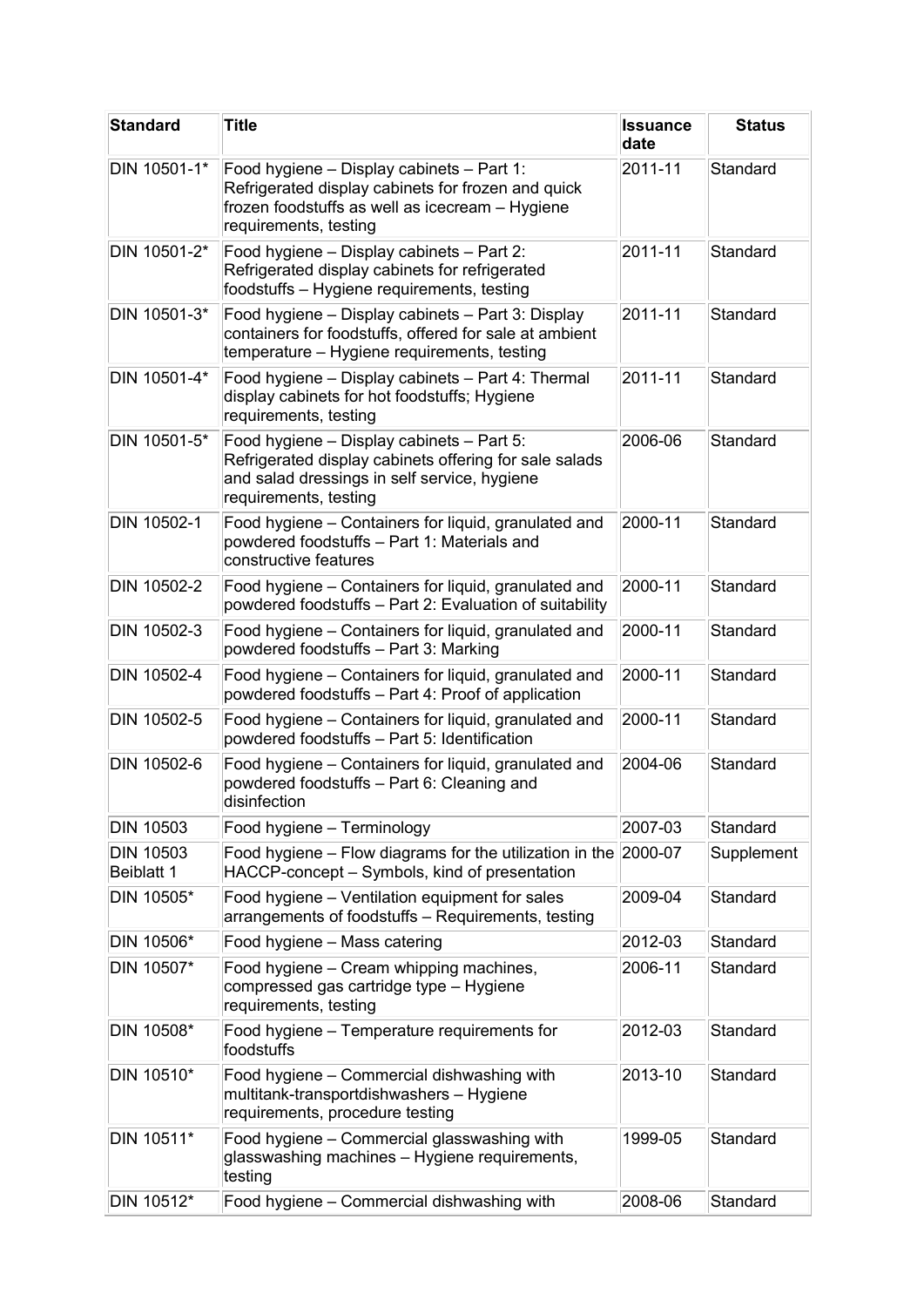| <b>Standard</b>                       | <b>Title</b>                                                                                                                                                                                                                            | <b>Issuance</b><br>date | <b>Status</b> |
|---------------------------------------|-----------------------------------------------------------------------------------------------------------------------------------------------------------------------------------------------------------------------------------------|-------------------------|---------------|
|                                       | onetank-dishwashers - Hygiene requirements, type<br>testing                                                                                                                                                                             |                         |               |
| DIN 10514*                            | Food hygiene - Hygiene training                                                                                                                                                                                                         | 2009-05                 | Standard      |
| DIN 10516*                            | Food hygiene - Cleaning and disinfection                                                                                                                                                                                                | 2009-05                 | Standard      |
| DIN 10518*                            | Food hygiene - Production and immediate dispense<br>of ice-cream to the consumer - Hygiene<br>requirements, testing                                                                                                                     | 2008-05                 | Standard      |
| DIN 10519*                            | Food hygiene - Self-service equipment for<br>unpackaged food - Hygiene requirements                                                                                                                                                     | 2013-04                 | Standard      |
| DIN 10521*                            | Food hygiene - Household water filters which are not<br>connected to the water supply - Household water<br>filters using cation exchange resin and activated<br>carbon                                                                  | 2009-02                 | Standard      |
| DIN 10522*                            | Food hygiene – Commercial cleaning of reusable<br>boxes and reusable containers for unpackaged<br>foodstuffs - Hygiene requirements, testing                                                                                            | 2006-01                 | Standard      |
| DIN 10523*                            | Food hygiene - Pest control in the food area                                                                                                                                                                                            | 2012-10                 | Standard      |
| DIN 10524*                            | Food hygiene - Work wear in food business                                                                                                                                                                                               | 2012-04                 | Standard      |
| DIN 10526*                            | Food hygiene - Retained samples in mass catering                                                                                                                                                                                        | 2010-10                 | Standard      |
| DIN 10527*                            | Food hygiene - Sale of perishable foodstuffs from<br>vending machines - Hygiene requirements                                                                                                                                            | 2011-11                 | Standard      |
| DIN 10528*                            | Food hygiene – Guideline for the selection of<br>materials used in contact with foodstuffs - General<br>principles                                                                                                                      | 2009-06                 | Standard      |
| DIN 10529-1                           | Dosing apparatus for the oral medication of powdery<br>or liquid proprietary medicinal products at farm<br>livestock - Part 1: Dosing apparatus for powdery<br>proprietary medicinal products for application about<br>powdery feed     | 2010-12                 | Standard      |
| DIN 10529-2                           | Dosing apparatus for the oral medication of powdery<br>or liqiud proprietary medicinal products at farm<br>livestock – Part 2: Dosing apparatus for liquid<br>proprietary medicinal products for application by using<br>drinking water | 2012-10                 | Standard      |
| DIN 10531*                            | Food hygiene - Production and dispense of hot<br>beverages from hot beverage appliances - Hygiene<br>requirements, migration test                                                                                                       | 2011-06                 | Standard      |
| <b>DIN SPEC</b><br>10532              | Food hygiene – Supplementary inspection of meat<br>and meat products                                                                                                                                                                    | 2012-02                 | Pre standard  |
| <b>DIN SPEC</b><br>10534              | Food hygiene - Commercial dishwashing - Hygiene<br>requirements, testing                                                                                                                                                                | 2012-08                 | Pre standard  |
| <b>DIN EN 1672-</b><br>$\overline{2}$ | Food processing machinery - Basic concepts - Part<br>2: Hygiene requirements; German version EN 1672-<br>2:2005+A1:2009                                                                                                                 | 2009-07                 | Standard      |
| <b>DIN EN</b><br>ISO 14159            | Safety of machinery – Hygiene requirements for the<br>design of machinery (ISO 14159:2002); German<br>version EN ISO 14159:2008                                                                                                         | 2008-07                 | Standard      |
| <b>DIN EN ISO</b><br>14159            | Safety of machinery - Hygiene requirements for the<br>design of machinery (ISO 14159:2002); German                                                                                                                                      | 2009-01                 | Standard      |